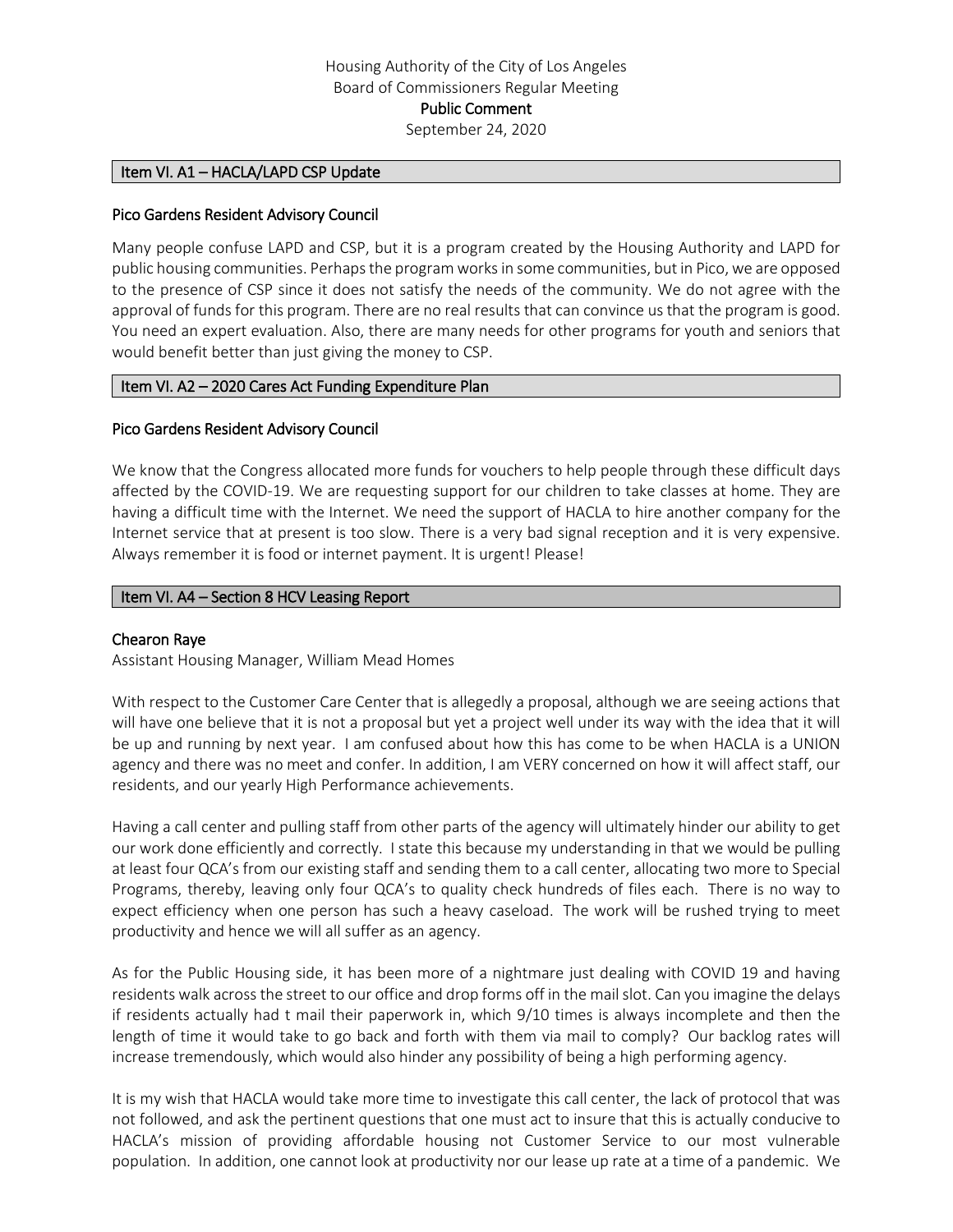that have been at HACLA know that the table always swings our way in a time of crisis and landlords reach out to us to seek participants knowing that they will have guaranteed money from HACLA.

Just some things, I am hoping you all the BOC will take into consideration when considering an idea of a Customer Service Call Center. I am hoping that you will take into consideration how this will hinder our residents, our staff, and most of all our HACLA mission

Thank you for your time.

## Latrice Stingly

Eligibility Interviewer & Vice President of AFSCME Local 143

Good Morning to the Commissioners and Mr. Guthrie.

My name is Latrice Stingley and I am an Eligibility Interviewer here at HACLA and the Vice President of AFSCME Local143. I am here to state my concerns regarding the lack of consideration and the disregard of Management's neglect in fulfilling their obligations in making sure HACLA is working at its full capacity. Our sole purpose is to serve and house low income families and do it with great care and to the best of our abilities. But this can only be accomplished when there are people to do the work. And there is a tremendous amount of work to be done here at HACLA.

Because we are living in unprecedented, unknown times; and we are, does not stop our purpose although difficult at times. But here lately, Management thinks that adopting a Customer Contact Center is more important than doing the work; ensuring that clients/customers/owners receive great customer service by fulfilling their needs. This includes lease ups, reviews, interviewing, and etc. But this cannot be attained if there is a lack; a lack of people to do work; a lack of consideration of employees doing the work. I am perplexed and appalled at the unjustified attitude of Management literally holding positions hostage and not filling vacant permanent/temp positions. It is impossible for two people in a contracting unit to do the work of five people, for example. This is irresponsible and stressful for our members. Management has also stalled the interviewing process by neglecting to draw down from the S8 waitlist since March, ultimately stopping/holding progress of housing people. Therefore, decreasing the numbers for lease-up in the S8 program. Is this great customer service that HACLA wants to pride itself on? I think not. Mr. Guthrie, commissioners we need positions filled right now. There is not enough people to do the work. The work is important but it is suffering and so are we. It hasn't gone away nor will it go away in the future. These times also demand great patience and understanding toward our clients. And it should be given to them.

Having a unit to answer phones is great. But answering phones doesn't place a roof over someone's head or maintain one. However, having someone doing the work to fulfill this task does and should be our first priority and obligation.

Commissioners, thank you for the opportunity to speak today. I would like to invite all of you to a virtual meeting to discuss this matter and more since we must maintain social distancing.

## Nina Mosby

Sr. Community Case Manager, Section 8

I've decided to send this email regarding the history of my position. I'm still beside myself with the raise AHM's received so if they must assist with the QC now, I'm o.k. with that.

In 2007 HACLA was going into Receivership, the only way to keep HACLA out of Receivership was to add Quality Control to Section 8 Pre-Voucher and Contracting. This was what was agreed upon with HUD. The only position already contractual approved, which had the supervisory authority over E.I.'s and Advisor's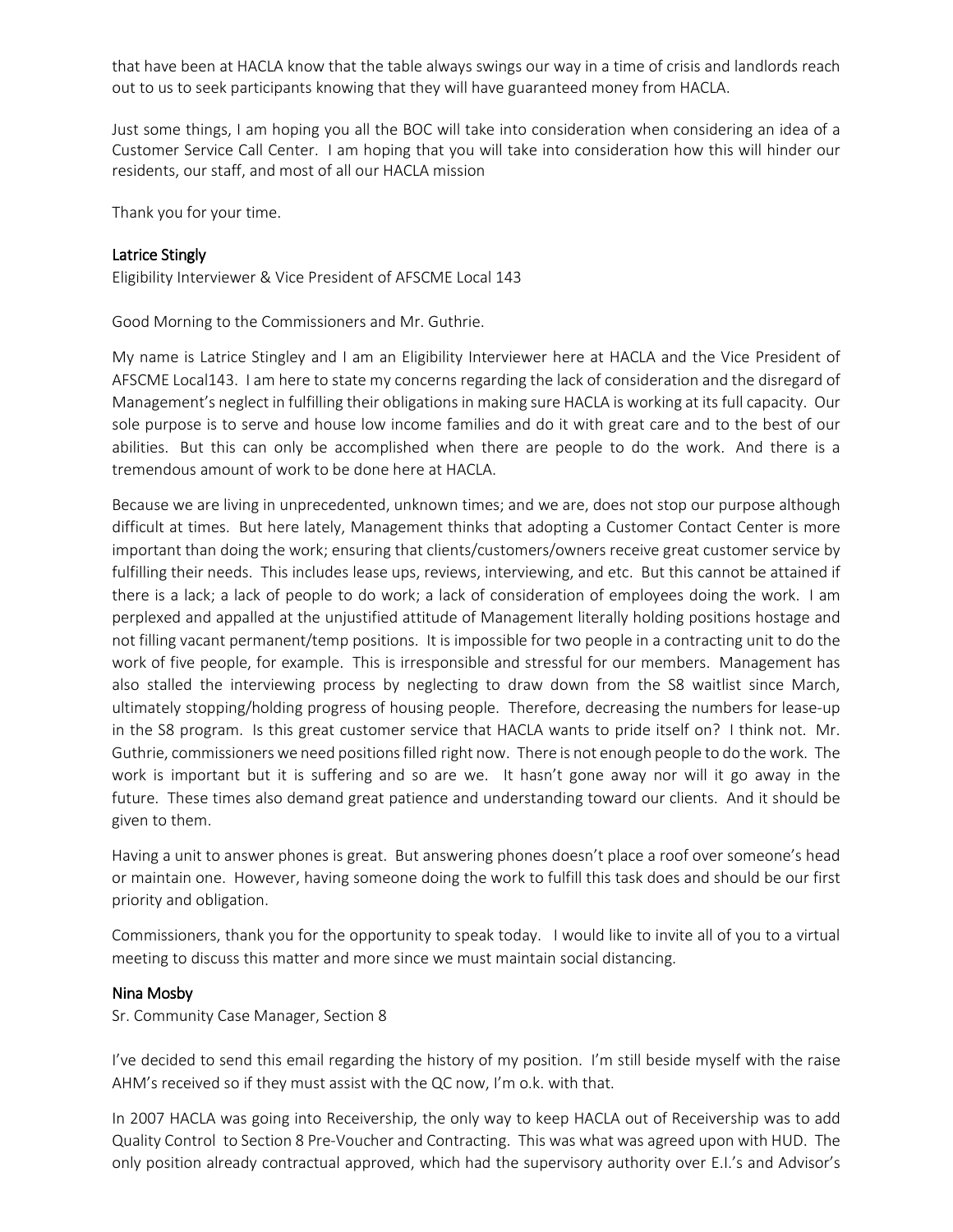was the Sr. Community Case Manager Position. Sr. Community Case Mgr.'s were put in place in 2008, to bring up the SEMAP Scores and to keep HACLA from going into Receivership. Sr. Community Case Mgr.'s were responsible to QC all SEC 8 Pre-Voucher/Intake Files and all Contract Files for final approval. During this time AHM's were only required to QC 10% of their staff (E.I. & Advisor) files which did not help with the SEMAP Scores.

I was hired as a Sr. Community Case Mgr. (2008-2014) since I've been in this position, our SEMAP Scores have been perfect, my programs SEC 8 (Pre-Voucher), Homeless and VASH (Pre-Voucher & Contract). My Sr. Community Case Manager title changed to Quality Control Assistant in 2014, which removed the supervisory job description from our title to focus on quality control. We are the reason for HACLA SEMAP Ratings being high and why we did not go into Receivership in 2008. The programs I currently QC are VASH (Pre-Voucher & Contracts), PBV (Pre-Voucher & Re-Contract), TBSH (Pre-Voucher & Re-Contract) & LAUSD (Pre-Voucher & Contract). If I were to be removed than AHM's will have to quality control those 4 programs to keep the SEMAP Score High.

Quality controlling a program is not an easy task and the amount of errors that come across my desk if not fixed would lower the SEMAP Score and HACLA may return to being looked at for Receivership. Common errors are Income Calculation, Lease Dates, and Documentation within 60 days and Rent Calculations. These errors effect how much a tenant would pay for rent which is a detriment to our programs and to why we are here.

I hope this information give knowledge to the background of the QCA's.

# Deondre Harris

Quality Control Assistant, Section 8

I feel that the proposal to take QCA's away from the general pool of work is unfair. We receive countless emails from the CEO, Carlos Van Natter and others giving this agency praise for the hard work that we do but without an understanding of how it gets done. I feel that the plan QCA's for this call center, and not replace them is a slap in the face to those who all work tireless to maintain our workload and this agency's reputation of being a "high performer." The saying goes "If it isn't broke, don't fix it." It appears as though people are more concerned about themselves and just creating something just to say they did it with no regard for those who are involved. Perhaps the focus should be put toward hiring more staff as opposed to taking away. When people retire, you are not hiring people to replace them that's what's meant by taking away. The Administration hires more higher positions than the baseline that do the real day to day work. Please stop saying you care about us because it's evident that you don't and show us that you do. Thank you.

# Monica Laurent

Quality Control Assistant, Section 8

To whom it may concern:

I, Monica Laurent, truly believe if you were to remove a Quality Control position from each department the SEMAP will surely drop. The 2 position are there for a reason , It's not fair for the person left behind in that department to carry on a work load for 2 people. It's only fair to remove all Quality control positions and put them in the call center or see who would like to go. Start over with a new team of Quality control assistants for each department, we can be called Quality Control Assistants 1 and 2. Also, the Quality Control assistant that are left behind will they have the same pay as the ones that are leaving?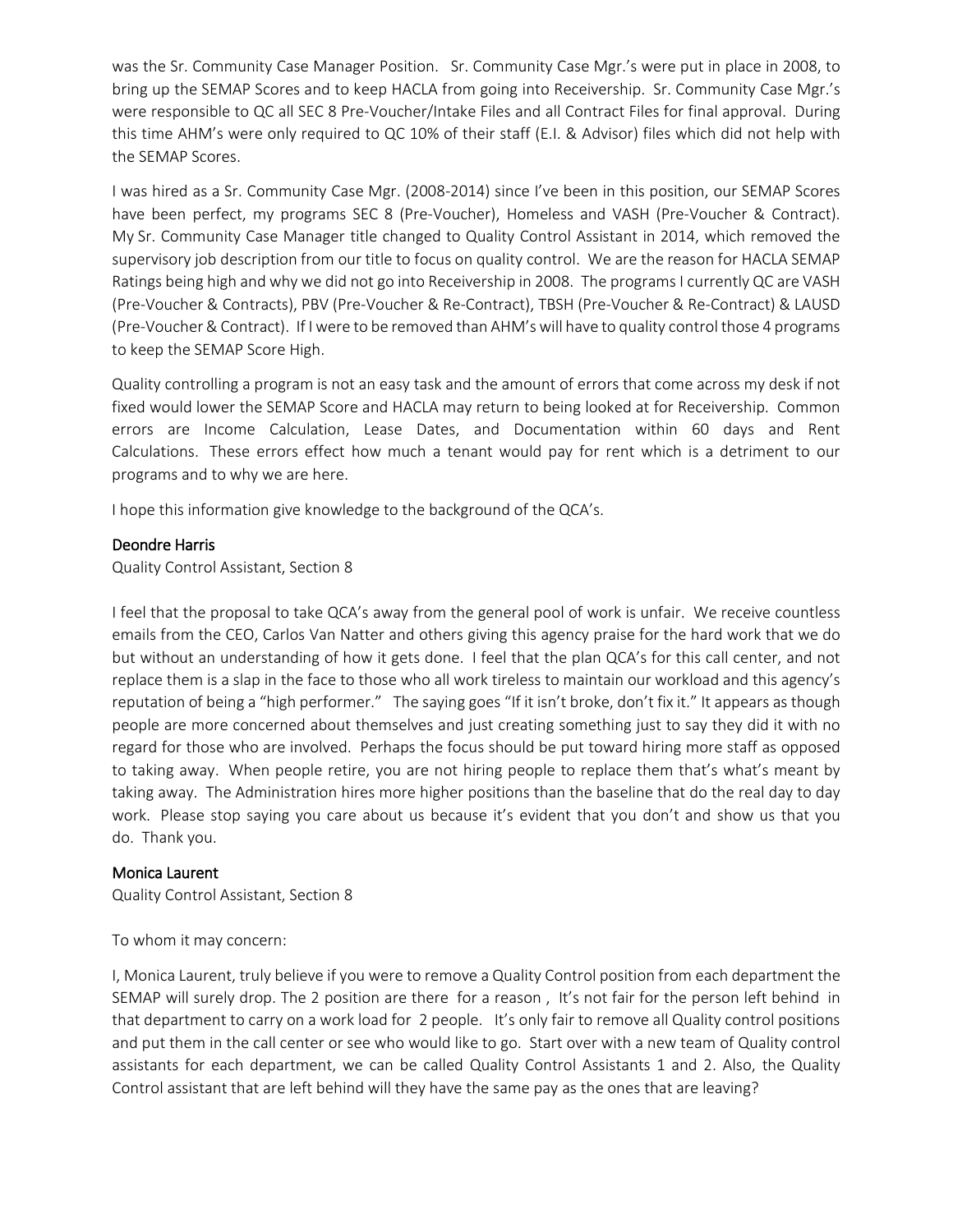# Maria Castaneda

Quality Control Assistant, Section 8

Through the eyes of a Quality Control Assistant we want to make Administration aware how we view our role and our contribution to this agency. By allowing us to continue to perform our duties, you are allowing us to help prevent another SEMAP error and sometimes another lawsuit against the agency.

The times we have sent a file back for corrections for an error such as IHSS income included for a developmentally disabled household is numerous. Whether it's because staff is overwhelmed with work or didn't know how to apply policy, we are there to make sure the Section 8 family will only be responsible for the portion they are entitled to. We never want to burden a family with a larger portion due to an employee's mistake. QCA's are there to make sure every "i" has been dotted and every "t" has been crossed. We want the program to work the way it was intended and that is to serve the public that is most in need.

The last training the agency provided to staff was almost 6 years ago in November of 2014. A lot of the current staff has not received any training because they were hired after 2014. As QCA's we take a proactive approach in our work and further explain to staff policies, procedures and regulations. Staff is confident that when we cite them for an error or if they have a question, we are able to back up our reply with the most current PPFT and assist them. We take pride in our work and when we sign off on a file we are confident that staff has properly processed the file with the current policies and guidelines. If a file is requested for SEMAP or a hearing, we are confident in the contents of the file.

By continuing to allow us to perform our work, you are not just assisting staff to make sure we are in compliance with HUD but also serving properly the most vulnerable in our community. We are proud of the contribution we have so far been able to provide to this agency and the Section 8 families we serve and hope Administration allows us to continue instead of jeopardizing our positions.

## Gabriela Virgen

Quality Control Assistant, Section 8

We wanted to bring to your attention the concerns we have as Quality Control Assistants. It is our understanding that management is pushing forward with the Customer Contact Center because they believe that it will help with our customer service and that they are proposing to fill the center by pulling staff from each department. From a Quality Control Assistant point of view this would be detrimental to what we do. We are responsible for making sure that staff is following all policies and procedures properly and that all rent calculations are being done correctly. Our job is tedious, very important and must be done. Our position has led to high SEMAP scores and High Performer Status. Reducing the number of Quality Control Assistants reviewing files to staff the CCC would jeopardize this. It would also be unfair to the QCA left behind to QC the work that was previously done by more than one QCA. If the argument is that the current numbers show a reduced amount of work, then it would be unfair and inappropriate do take that into account at this time since it is undoubtedly due to the unprecedented and temporary situation of the pandemic. The volume of work will eventually grow back to normal once Covid 19 is behind us. If staff is reduced when that happens and becomes overwhelmed, then our customer service will definitely suffer as a result.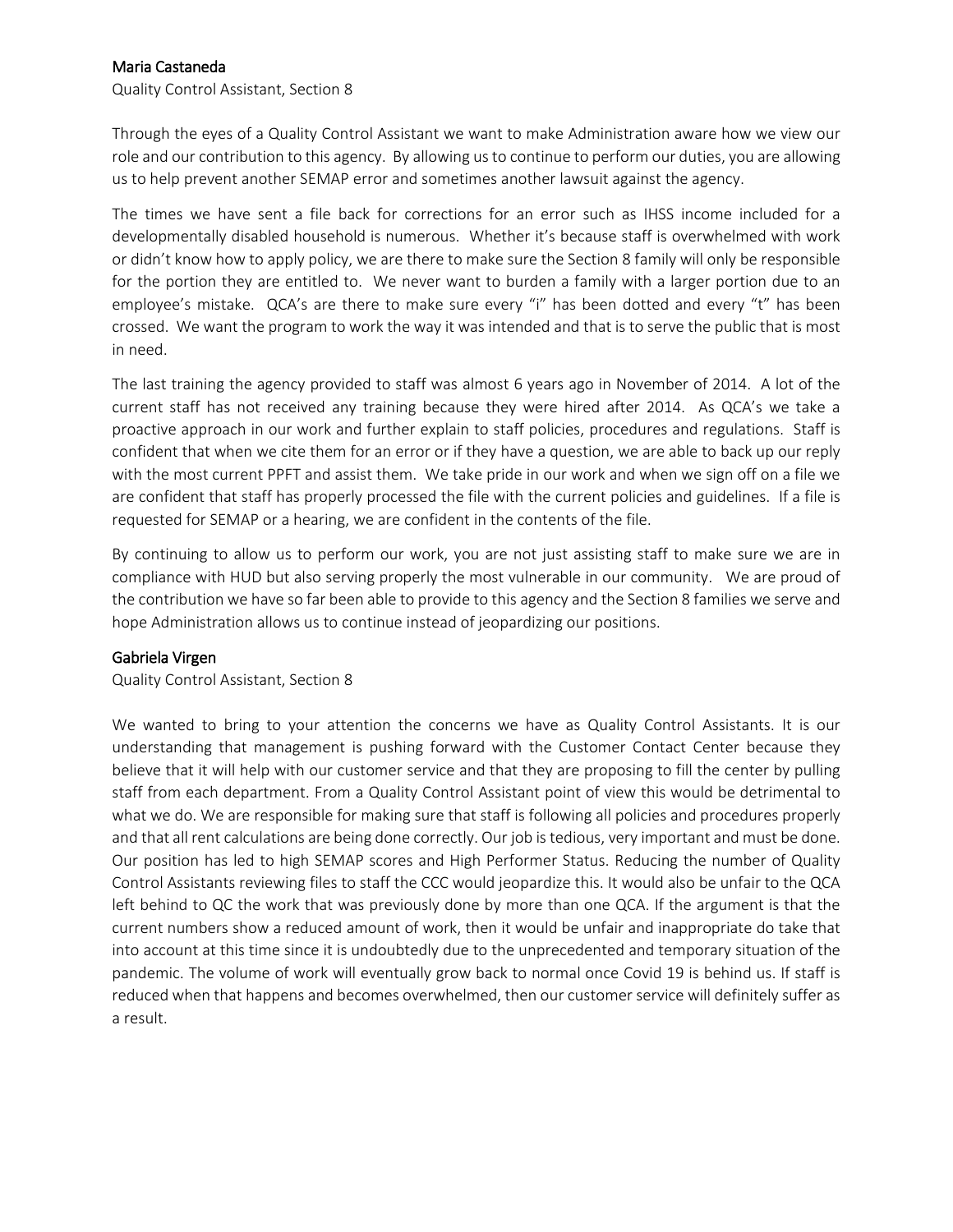# Ashley Winston

Assistant Housing Manager, Housing Services- Rancho San Pedro

I am really against the centralized phone system for housing services, I believe that centralizing our phone calls will

- Disrupt our ability to address resident concerns in real time
- Increase in person office visits
- Decrease continuity of service
- Increase avenues for fraud
- Increase tenant complaints when performing job duties around the site

Which Housing Services staff are they trying to re assign to the phone bank?

If they are trying to pull our Management clerks, I am adamantly against it. Management clerks play a vital role in the daily operations at the site, they not only answer tenant phone calls, they manage the movement of office visitors, file and prepare annual recertification, distribute mail, translate and disseminate correspondences, maintain tenant files, send vacate files and a host of other activities that support our customer service efforts. Within Housing Services we operate with a skeleton crew and any changes to our current staffing will negatively affect our ability to perform our job duties.

If downtown is looking to increase our abilities to meet our customers' needs they should expand the efforts of the work order center. In our current system tenants call the work order center to schedule and request service only. This office should

- schedule maintenance appointments within a particular time frame instead of 24hr for Emergency , 72hrs Urgent or 25 days for Routine
- take complaints if service is not completed to satisfaction
- provide information if residents need follow up information on service
- monitoring irregularity of service
- tracking reoccurring service request, so we can better focus large scale projects

The work order center should be working closely with our Maintenance Supervisors so we can increase our ability to meet the needs of our residents.

#### Billye Fairley, President

Council of Housing Professionals- Administration

Good Day Commissioners,

During last month's meeting you were told by Management that there are a little over 43,000 contracts in the Section 8 Department. This month you are being presented with a chart that is supposed to explain how this happened during a time where HACLA is doing all it can to preserve housing.

I am not sure where Management received their numbers, however I can tell you that the numbers that I am presenting were received by going to each office. The numbers I am presenting can be easily verified and are as follows:

Section 8 West - 8566 Contracts Section 8 East - 9203 Contracts Section 8 Valley - 8171 Contracts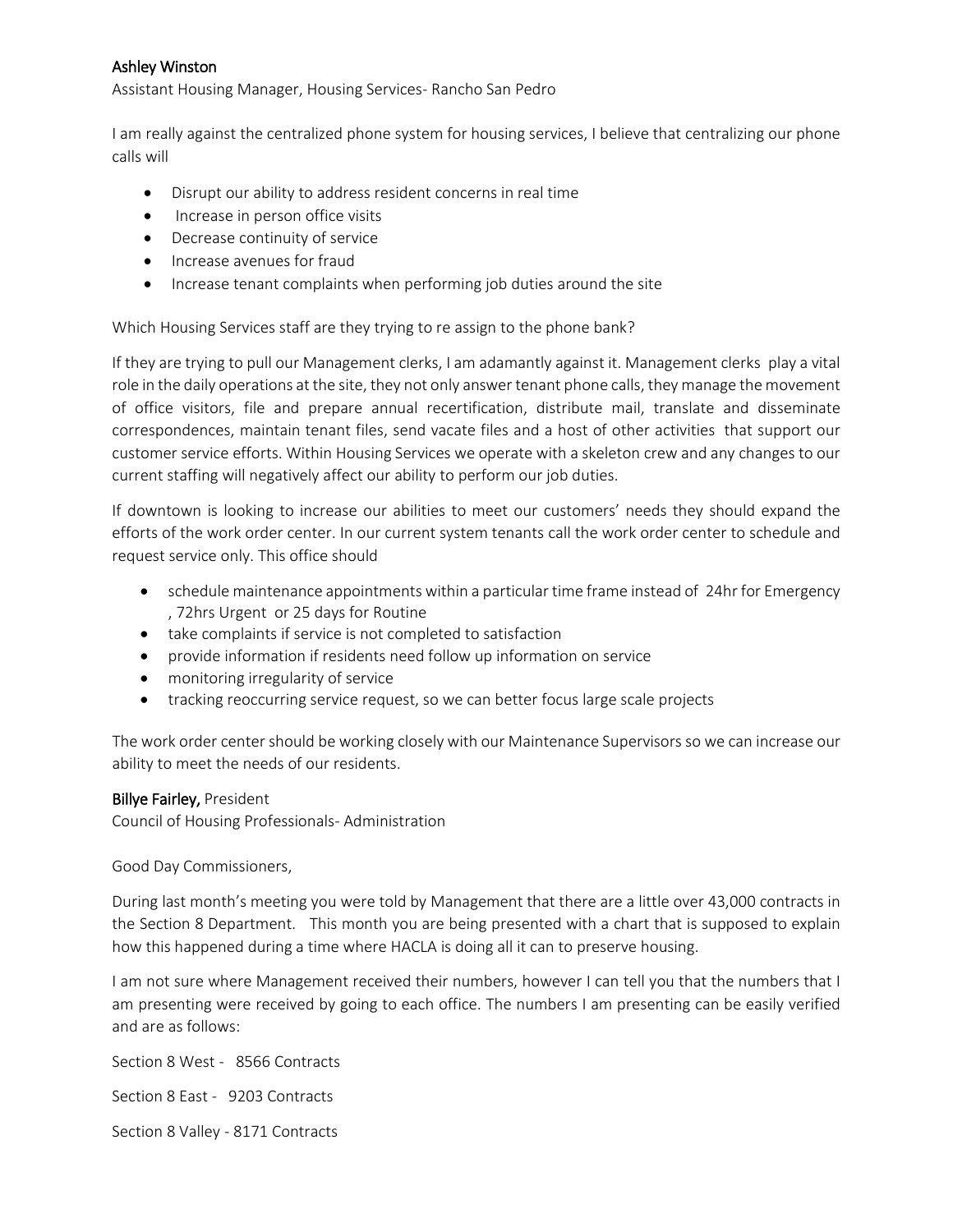Section 8 South - 9299 Contracts

Special Programs Operations (SPO) - 8069 Contracts

Special Programs Applications (SPA) - 5360 Contracts.

# Totaling 48,668 contracts.

This does not include the contracts that are in the pending stages in the Incoming and Outgoing Portability Offices and Applications Processing Interviewing Contracting (APIC) Office. Those numbers would take us close to 50,000. In addition Housing Services has approximately 6,288 occupied units and over 2000 applicants waiting to be housed.

Last month Ms. Margarita Lares stated that HACLA is still on its way to being a high performer without having adequate staffing to do the work. This is true because, as mentioned last month, remaining staff has been working relentlessly to do the work in anticipation of soon receiving the necessary assistance. With the subtraction of staff and Management's decline to sign the P1/P2s to replace them until the CCC is operational, there is sure to be a decrease in production at some point. We want to prevent that.

Management has stated that they will remove 30 employees from various departments; not replace them; staff a whole new department and not negatively impact all involved. We disagree. We believe that less staff to process the files the fewer people we will be able to provide with housing.

Management stated that there are fewer applicants coming through the pipeline. We found out that this is because the March 2020 drawdown (the process where people are called off the waitlist to be interviewed for a voucher) of 500 applicants was not mailed out until August 2020 due to closing of the office to the public. In addition to this, another drawdown of 600 was done in September (There was no drawdown from April to August). That is a total of 1100 applicants to be processed. Those applicants will need to be interviewed and possibly contracted but definitely QC'd. We need staffing in order to do this properly. With less staff, fewer people will be housed during this most crucial environment of COVID-19.

## Anna Berberian

Manager IV, Section 8 West

Due to the word restraints in place I am continuing CHPs-A submission under my name:

Commissioners, it is likely that you are asking why the Union is bringing this matter before you when you have approved this action. I am presenting this information to you now because the Unions were not given the opportunity to voice the concerns of the impact of the CCC on our Members prior to Management presenting it to you for approval. CHPs-M and AFSCME expressed this as well. Neither of them had a meet and confer. The Unions began meeting with Management on the idea of the CCC last year but came to no agreements. Although we were still in the meeting stage, the plan was submitted for approval. Management has now declared that they cannot hire new staff based on the approved plan. (See the attached emails).

As I expressed last month, we are not against a call center. Customer service can always be improved upon. In reality, HACLA has over 100,000 clients. This includes Tenants, Owners and outside agencies. With over 100,000 clients I believe our customer complaint ratio is less than 1%.

Management wants to revamp an agency that has with good customer service and a high performance rating. Staff assures that HACLA provide decent, safe and sanitary housing for low income families. Does Management want to move them around so that they can provide better telephone service? If you surveyed the applicants/clients I believe they would prefer the housing.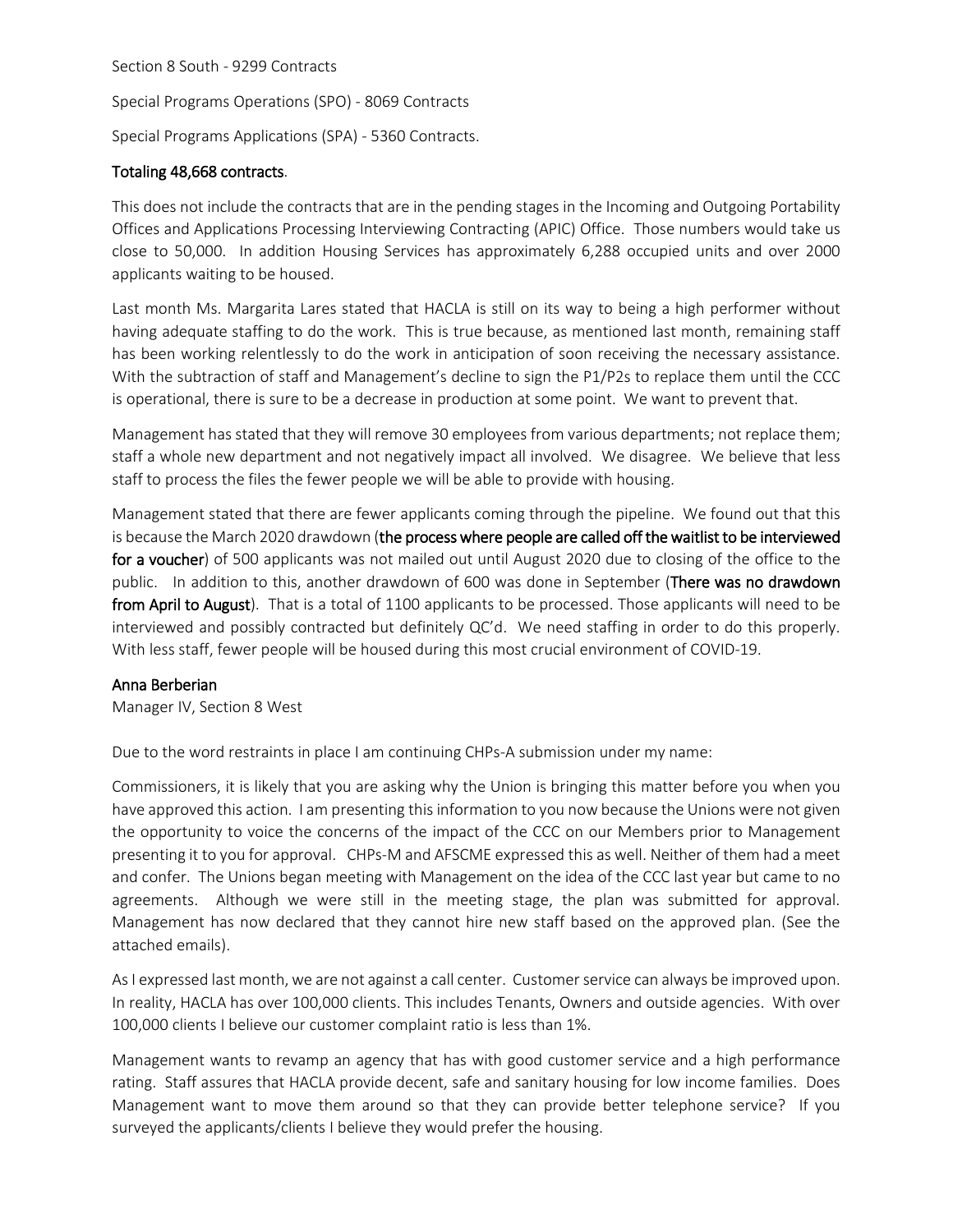Commissioners, CHPs-A, CHPs-M and AFSCME have all expressed a desire to meet with you via zoom or another platform in order to further express our concerns.

Thank you for your time.

# Item VI. A5 – Disposition and Development Agreement for Pueblo Del Sol Phase I

# Leonardo Vilchis From Union de Vecinos

I have been asked by the Pueblo del Sol Residents association to present the attached documents. In addition I have the following comments regarding Item VI5.

The residents of Pueblo del Sol are not opposed to change, what they are asking is for guarantees.

A guarantee that they will be able to stay in the development during remodeling if there are no major changes in their property.

A guarantee that if they have to move temporarily that they will get enough advance notice of 6 months and guarantee that they will be able to return to the development.

In addition, the residents are requesting a guarantee that there will no relocation as long as the COVID crisis continues.

Before the pandemic crisis Residents of Pueblo del Sol, through the residents association were in communication with representatives of HACLA and in constant communication to address concerns. The communication has become more difficult under COVID. It is important that a good solid communication be established and that residents' concerns be addressed in a meaningful manner.

We are concerned that some residents will not be able to return into the development because changes in family size, or because the need for downsizing the apartment for which they qualify. Residents are not clear on that, and it would be extremely beneficial both to the tenants and HACLA to address this issue as soon as possible. But if the guarantee to stay in spite of these changes still stands it would also help to confirm this for all residents.

Also we are concerned about the background checks. We are concerned that background checks may be used to disqualify tenants unnecessarily. All residents in the development have already demonstrated their qualifications through the last years of residing in the development without any problems. This should be enough as background evidence.

Union de Vecinos has been asking for an individual agreement for every family explaining in detail the type of repairs or changes that are going to be made on their unit, whether they are going to need to relocate temporarily and the potential length of time. In addition, an agreement guaranteeing their return. If HACLA, or Related feel that the family would benefit for a permanent relocation a clear offer with options for relocation so the residents can choose without any pressure or anxiety. We believe that acting in good faith and timely transparency will help this project

## Item VII. General Public Comment

Daisy Vega, Mar Vista Gardens POWER

I believe HACLA should hire an independent specialized task force that deals with sexual harassment and domestic violence case. The current system of dealing with such issues is ineffective and fails to provide assistance to the victims. As a victim myself, I can attest to the sheer lack of attention HACLA has for victims and their cases. It is extremely important to create an effective transparent system for reporting and